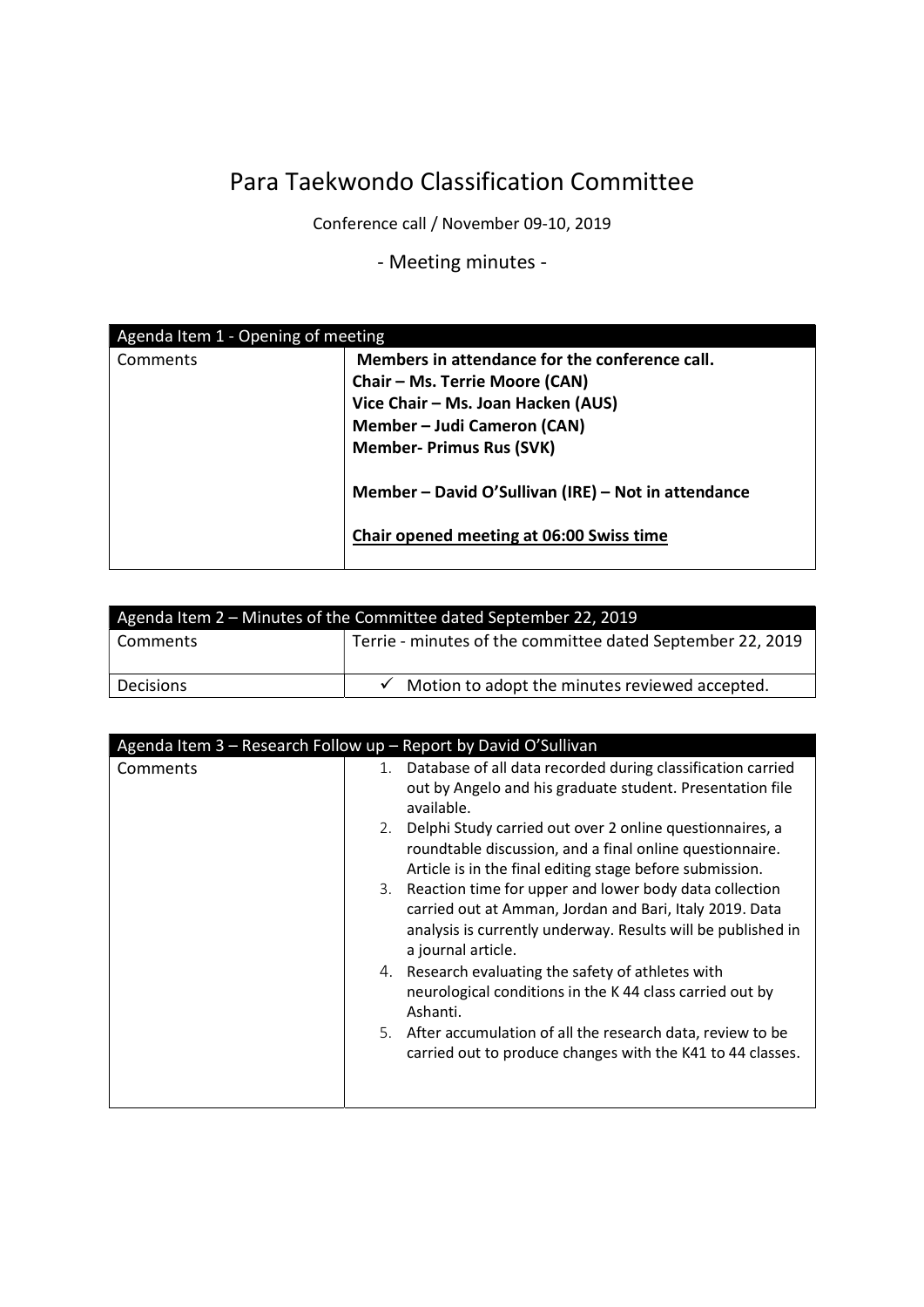| <b>Decisions</b> |                        | Committee. | Working group for research recommendations<br>Ashanti and Angelo in addition to the Classification |                 |
|------------------|------------------------|------------|----------------------------------------------------------------------------------------------------|-----------------|
| Follow up        | Instructions           |            | By who                                                                                             | By when         |
| Research         | Form Working group for |            | <b>Thomas Page</b>                                                                                 | By Next         |
| Working          | Research               |            |                                                                                                    | conference call |
| Group            |                        |            |                                                                                                    |                 |

| Agenda Item $4 -$ APSO view on the BAC |                                                               |  |  |
|----------------------------------------|---------------------------------------------------------------|--|--|
| Comments                               | From APSO meting - (those IF s not governed by IPC) some      |  |  |
|                                        | federations have signed on and some not - they feel they have |  |  |
|                                        | their own system and do not need it.                          |  |  |
| <b>Decisions</b>                       | WT will wait to sign on to this and perhaps sign on in        |  |  |
|                                        | 2021 after a thorough review of classification rules          |  |  |
|                                        | and procedures.                                               |  |  |

| Agenda Item 5 - Uniform update   |                    |                                                                                                                                                                                                                              |                                                                                                                                                                                                                                                                                                                                 |                          |
|----------------------------------|--------------------|------------------------------------------------------------------------------------------------------------------------------------------------------------------------------------------------------------------------------|---------------------------------------------------------------------------------------------------------------------------------------------------------------------------------------------------------------------------------------------------------------------------------------------------------------------------------|--------------------------|
| Comments                         |                    | Olof wants a uniform for the competition day. Black Jacket $-2021$<br>K champs will be combined AB and PI need to check with the<br>company to see if they can make us black jackets and grey pants.<br>Thomas to follow up. |                                                                                                                                                                                                                                                                                                                                 |                          |
|                                  |                    |                                                                                                                                                                                                                              | Contacted the people who provide the same type of uniform for<br>Poomsae referees. Guidelines and prices – blazer \$120 US and<br>Poomsae referees. Option to buy pants with and that makes it<br>300. Tie and shirts can be changed to give a different look. K<br>referees - uniforms have changed three time in last 15 yrs. |                          |
| Decisions                        |                    | pants                                                                                                                                                                                                                        | Check if company can provide black jackets grey                                                                                                                                                                                                                                                                                 |                          |
| Follow up                        | Instructions       |                                                                                                                                                                                                                              | By who                                                                                                                                                                                                                                                                                                                          | By when                  |
| Contact<br>CoSport on<br>uniform | colors and process | Check with CoSport on Uniform                                                                                                                                                                                                | <b>Thomas Page</b>                                                                                                                                                                                                                                                                                                              | Next conference<br>call. |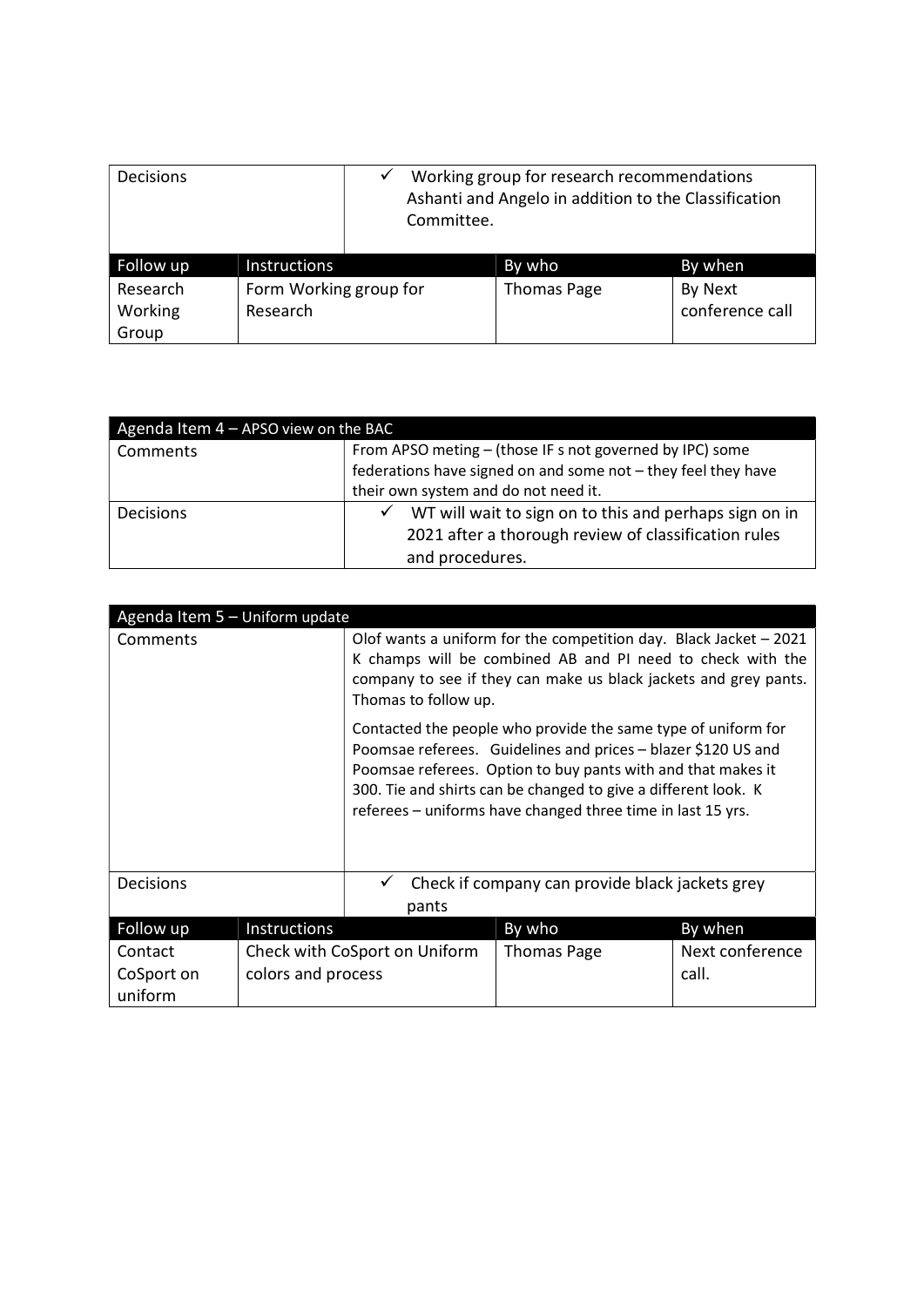|                                                                                                                                                                                                                                                                                                                                                                                                                                                              |                                   |                                                                                                                                                                                                                                                                                                                                                                                                                                                                          | Agenda Item 6 - Amendment proposal on number of classifiers / athlete ratios                                                                                                                                                                                                                                                                                                                                       |            |
|--------------------------------------------------------------------------------------------------------------------------------------------------------------------------------------------------------------------------------------------------------------------------------------------------------------------------------------------------------------------------------------------------------------------------------------------------------------|-----------------------------------|--------------------------------------------------------------------------------------------------------------------------------------------------------------------------------------------------------------------------------------------------------------------------------------------------------------------------------------------------------------------------------------------------------------------------------------------------------------------------|--------------------------------------------------------------------------------------------------------------------------------------------------------------------------------------------------------------------------------------------------------------------------------------------------------------------------------------------------------------------------------------------------------------------|------------|
| Comments                                                                                                                                                                                                                                                                                                                                                                                                                                                     |                                   | The system will be changing $-$ up until this season WT covered the<br>cost for all classifiers. This year G1 tournaments must pay the<br>expenses for classifiers. - next year the organizers or the<br>continental union will have to pay for the classifiers.                                                                                                                                                                                                         |                                                                                                                                                                                                                                                                                                                                                                                                                    |            |
| We also need to decide when we require a chief classifier. There<br>has always been one at Worlds. The role of the Chief Classifier is<br>there to help with guidance on the rules and for protests schedules<br>etc. They are also responsible for ensuring the panels are<br>completing forms correctly and following accepted protocols and<br>assessments. In IPC events we were are required to have two<br>panels and a chief, i.e. Para Pan American. |                                   |                                                                                                                                                                                                                                                                                                                                                                                                                                                                          |                                                                                                                                                                                                                                                                                                                                                                                                                    |            |
|                                                                                                                                                                                                                                                                                                                                                                                                                                                              |                                   | alternatives.                                                                                                                                                                                                                                                                                                                                                                                                                                                            | Process - how long ahead of time should they be informed and<br>appointed? As soon as the calendar is known, or an event is<br>agreed upon the HOC will canvass classifiers. This is usually done<br>in November each year. When possible, based on availability of<br>classifiers, classifiers from the region will be appointed if possible,<br>if not available the HOC will endeavor to find the best possible |            |
| Decisions                                                                                                                                                                                                                                                                                                                                                                                                                                                    |                                   | ✓<br>✓                                                                                                                                                                                                                                                                                                                                                                                                                                                                   | So, we need a clear statement for the future contract<br>with a rationale of why we require one or two panels.<br>Terrie to draft the revision for the policy on the<br>appointment of Classifiers and Chief Classifiers for                                                                                                                                                                                       |            |
|                                                                                                                                                                                                                                                                                                                                                                                                                                                              |                                   | events.<br>$\checkmark$ It was agreed by the Committee that a Chief Classifier<br>should be appointed for each event. They provide the<br>support, legal ramification of not have classification<br>done in the correct way. This will be cost saving in<br>the case WT staff by taking some pressure off them<br>and if they are not there, will provide consistency of<br>administration and support. The CC will take on some<br>of the task that staff could not do. |                                                                                                                                                                                                                                                                                                                                                                                                                    |            |
| Follow up                                                                                                                                                                                                                                                                                                                                                                                                                                                    | Instructions                      |                                                                                                                                                                                                                                                                                                                                                                                                                                                                          | By who                                                                                                                                                                                                                                                                                                                                                                                                             | By when    |
| Appointment                                                                                                                                                                                                                                                                                                                                                                                                                                                  | Draft the revision for the policy |                                                                                                                                                                                                                                                                                                                                                                                                                                                                          | <b>Terrie Moore</b>                                                                                                                                                                                                                                                                                                                                                                                                | 01/01/2020 |
| of Chief                                                                                                                                                                                                                                                                                                                                                                                                                                                     | on appointment of classifiers     |                                                                                                                                                                                                                                                                                                                                                                                                                                                                          |                                                                                                                                                                                                                                                                                                                                                                                                                    |            |
| Classifier                                                                                                                                                                                                                                                                                                                                                                                                                                                   | and chief classifiers for events  |                                                                                                                                                                                                                                                                                                                                                                                                                                                                          |                                                                                                                                                                                                                                                                                                                                                                                                                    |            |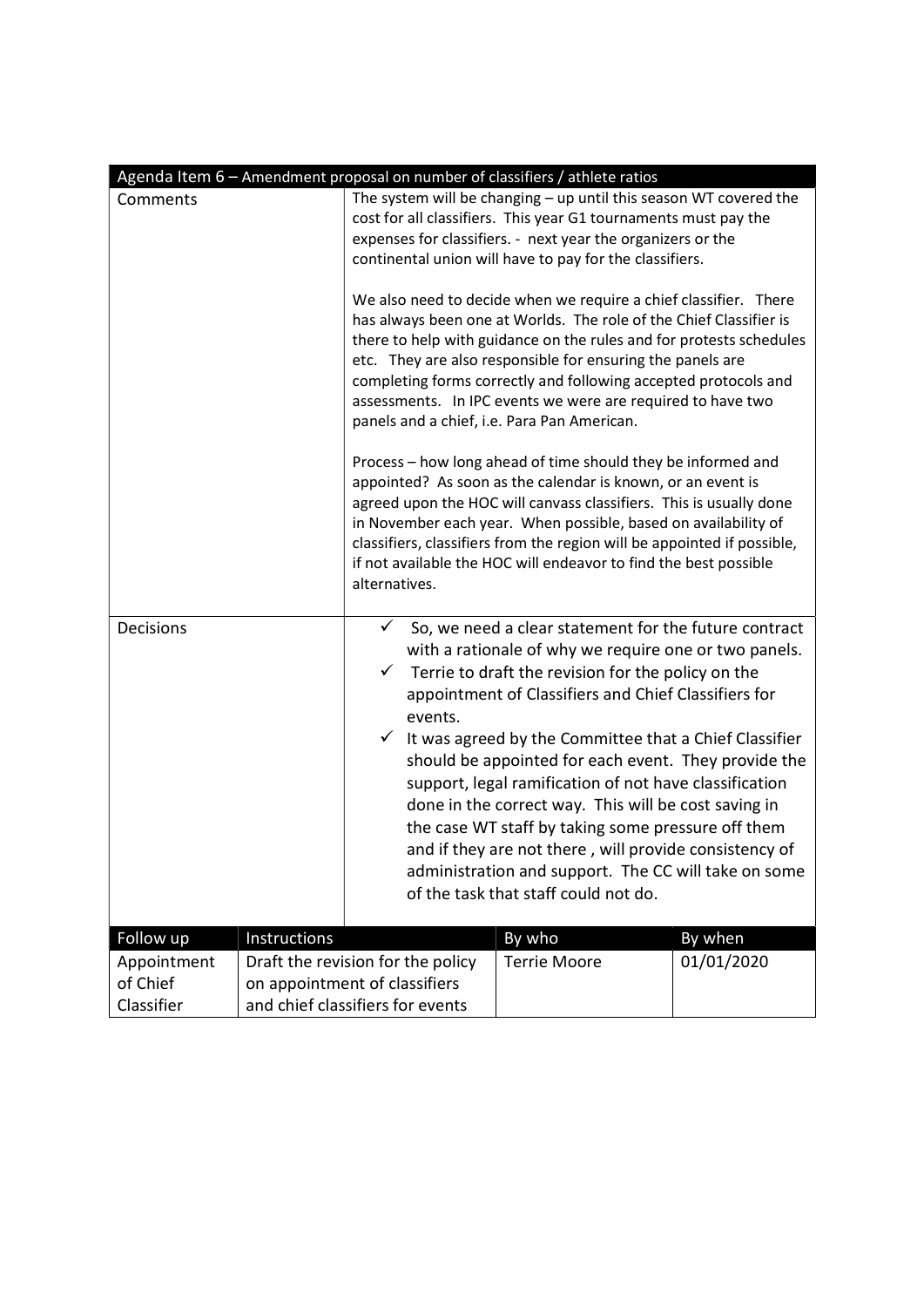|                                                                                                                                                                                                                                                                                                                     |                                | Agenda Item 7 - Face to face meetings and timing                                 |                                                                                                                                                                                                                                                                                                                                                                                                                                                                                                                                                                                                                                   |            |
|---------------------------------------------------------------------------------------------------------------------------------------------------------------------------------------------------------------------------------------------------------------------------------------------------------------------|--------------------------------|----------------------------------------------------------------------------------|-----------------------------------------------------------------------------------------------------------------------------------------------------------------------------------------------------------------------------------------------------------------------------------------------------------------------------------------------------------------------------------------------------------------------------------------------------------------------------------------------------------------------------------------------------------------------------------------------------------------------------------|------------|
| Comments                                                                                                                                                                                                                                                                                                            |                                | where.                                                                           | Research committee needs to come together and meet, this<br>would be a good time to meet along with the classification<br>committee meeting. Preferably in the first quarter of the<br>year. Need to find the best time to do it, - the when and                                                                                                                                                                                                                                                                                                                                                                                  |            |
|                                                                                                                                                                                                                                                                                                                     |                                | Education - National courses<br>a. Material<br>course or a participation course? | Revised and updated national course outlines and agendas<br>were circulated to the committee. Based on comments from<br>those who ran the last course. We anticipated a course in<br>January. Thomas will be following up with head office.<br>Education Dept is an arm of WT that brings in revenues and<br>they are also in charge of the referees seminars (five per<br>year) course participation varies between as high as 300.<br>National participants cap set at 20 - pathway is clear - need<br>to meet the criteria for experience. Is this a certification<br>Make the course of more of an introduction and awareness |            |
|                                                                                                                                                                                                                                                                                                                     |                                | courses?                                                                         | course and increase the requirement for international                                                                                                                                                                                                                                                                                                                                                                                                                                                                                                                                                                             |            |
|                                                                                                                                                                                                                                                                                                                     |                                | need to recruit.                                                                 | With the increased need in classification more national<br>courses are needed to recruit more. There is also are regional                                                                                                                                                                                                                                                                                                                                                                                                                                                                                                         |            |
| Need to develop the awareness course. - I hour -<br><b>Decisions</b><br>$\checkmark$<br>1.5-hour online course as an introduction to<br>classification. Terrie / Joan - WEBinar style course.<br>The outline will be discussed at the next meeting.,<br>Thomas let us about possible the first national<br>training |                                |                                                                                  |                                                                                                                                                                                                                                                                                                                                                                                                                                                                                                                                                                                                                                   |            |
| Follow up                                                                                                                                                                                                                                                                                                           | Instructions                   |                                                                                  | By who                                                                                                                                                                                                                                                                                                                                                                                                                                                                                                                                                                                                                            | By when    |
| Awareness                                                                                                                                                                                                                                                                                                           |                                | Develop awareness course 1.5-                                                    | Terrie Moore & Joan                                                                                                                                                                                                                                                                                                                                                                                                                                                                                                                                                                                                               | 01/01/2020 |
| Course                                                                                                                                                                                                                                                                                                              | hour online course as intro to |                                                                                  | Hacken                                                                                                                                                                                                                                                                                                                                                                                                                                                                                                                                                                                                                            |            |
|                                                                                                                                                                                                                                                                                                                     | Classification                 |                                                                                  |                                                                                                                                                                                                                                                                                                                                                                                                                                                                                                                                                                                                                                   |            |

| Agenda Item 7.1 Education - International Courses |                                                                               |  |
|---------------------------------------------------|-------------------------------------------------------------------------------|--|
| <b>Comments</b>                                   | Recertification course after October in 2020 acceptance of<br>Rule Revisions. |  |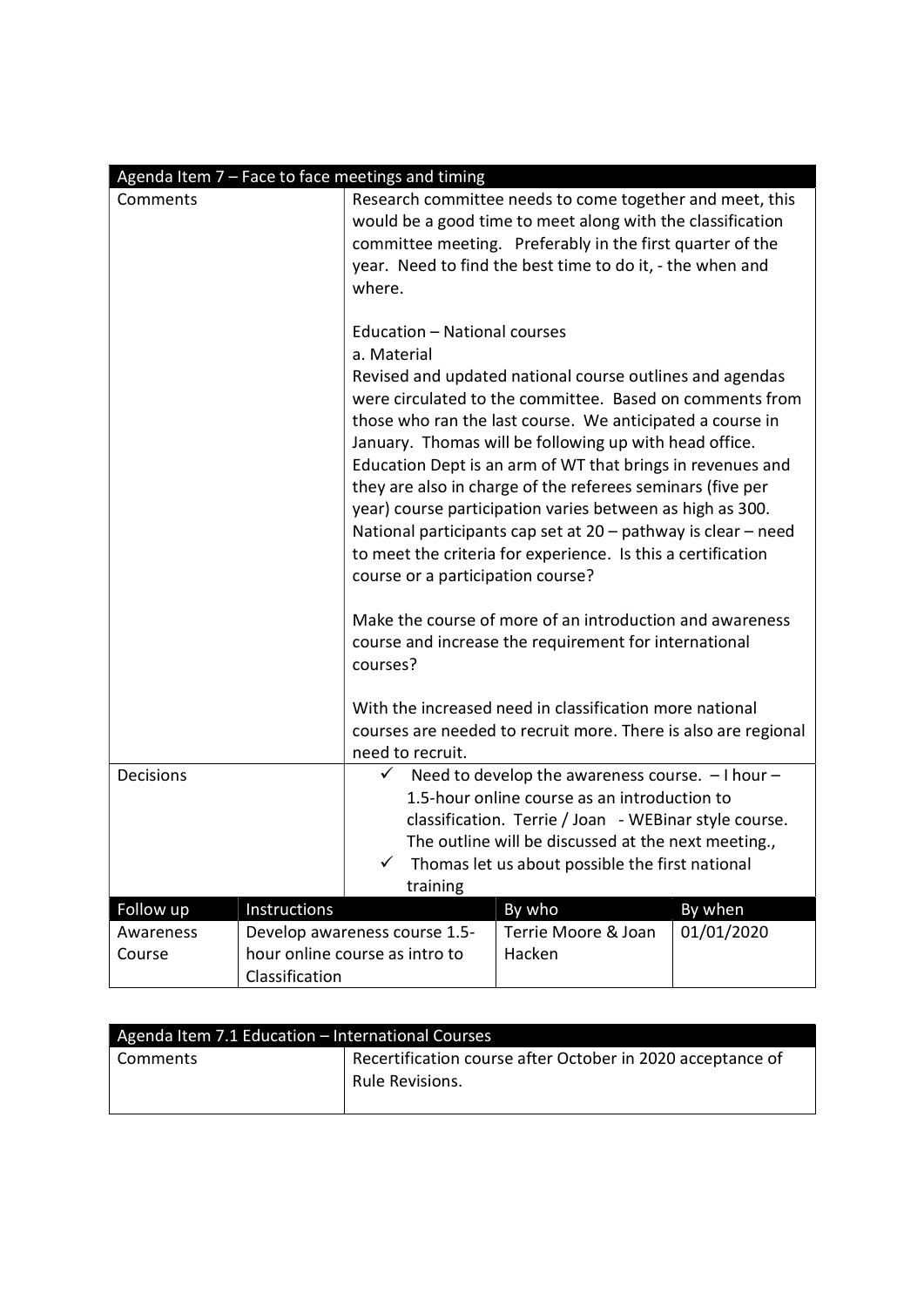|                     |              | This will cover rule revisions, testing based on research<br>results and Education is required on completing the forms.                                                                                                                                                                                                   |             |            |
|---------------------|--------------|---------------------------------------------------------------------------------------------------------------------------------------------------------------------------------------------------------------------------------------------------------------------------------------------------------------------------|-------------|------------|
|                     |              | Worlds 2021 course for international classifiers in May 2021<br>in conjunction with AB Worlds. A course could be held<br>during the break. Might be two days of classification<br>necessary. Might be a good place to run a national course as<br>well.<br>International participation cap set up at 16, a mix of medical |             |            |
|                     |              | and technical                                                                                                                                                                                                                                                                                                             |             |            |
| <b>Decisions</b>    |              | Joan to revise the completing the assessment form                                                                                                                                                                                                                                                                         |             |            |
| Follow up           | Instructions |                                                                                                                                                                                                                                                                                                                           | By who      | By when    |
| Revise              |              | Revise the assessment forms                                                                                                                                                                                                                                                                                               | Joan Hacken | 01/01/2020 |
| Assessment<br>forms |              |                                                                                                                                                                                                                                                                                                                           |             |            |

| Agenda Item 7.2 Education - Chief Classifier Training |                          |                                                              |                                                               |                |
|-------------------------------------------------------|--------------------------|--------------------------------------------------------------|---------------------------------------------------------------|----------------|
| Comments                                              |                          | It would make sense to hold the CC training a day after the  |                                                               |                |
|                                                       |                          | recertification in 2020.                                     |                                                               |                |
|                                                       |                          |                                                              | The Committee would like Thomas to attend / audit the         |                |
|                                                       |                          | recertification and the CC training                          |                                                               |                |
|                                                       |                          |                                                              | The draft of the Chief Classifier Training was distributed to |                |
|                                                       |                          | the committee and will be on the agenda for the face to face |                                                               |                |
|                                                       |                          | meeting or the next conference call.                         |                                                               |                |
| <b>Decisions</b>                                      |                          |                                                              | <b>Further Discuss Chief Classifier Training Manual</b>       |                |
| Follow up                                             | Instructions             |                                                              | By who                                                        | By when        |
| <b>Chief Classifier</b>                               |                          | <b>Review Chief Classifier Manual</b>                        | Classification                                                | 11/12 Jan 2020 |
| Manual                                                | for next Conference call |                                                              | Committee                                                     |                |

| Agenda Item 7.3 - Rules Review |                                                                                                                                                                                             |
|--------------------------------|---------------------------------------------------------------------------------------------------------------------------------------------------------------------------------------------|
| Comments                       | New rules need to be passed in October 2020 at the GA.<br>Three months before we need the agenda items nailed down,<br>for by August 2020. So, everything needs to be finished by<br>August |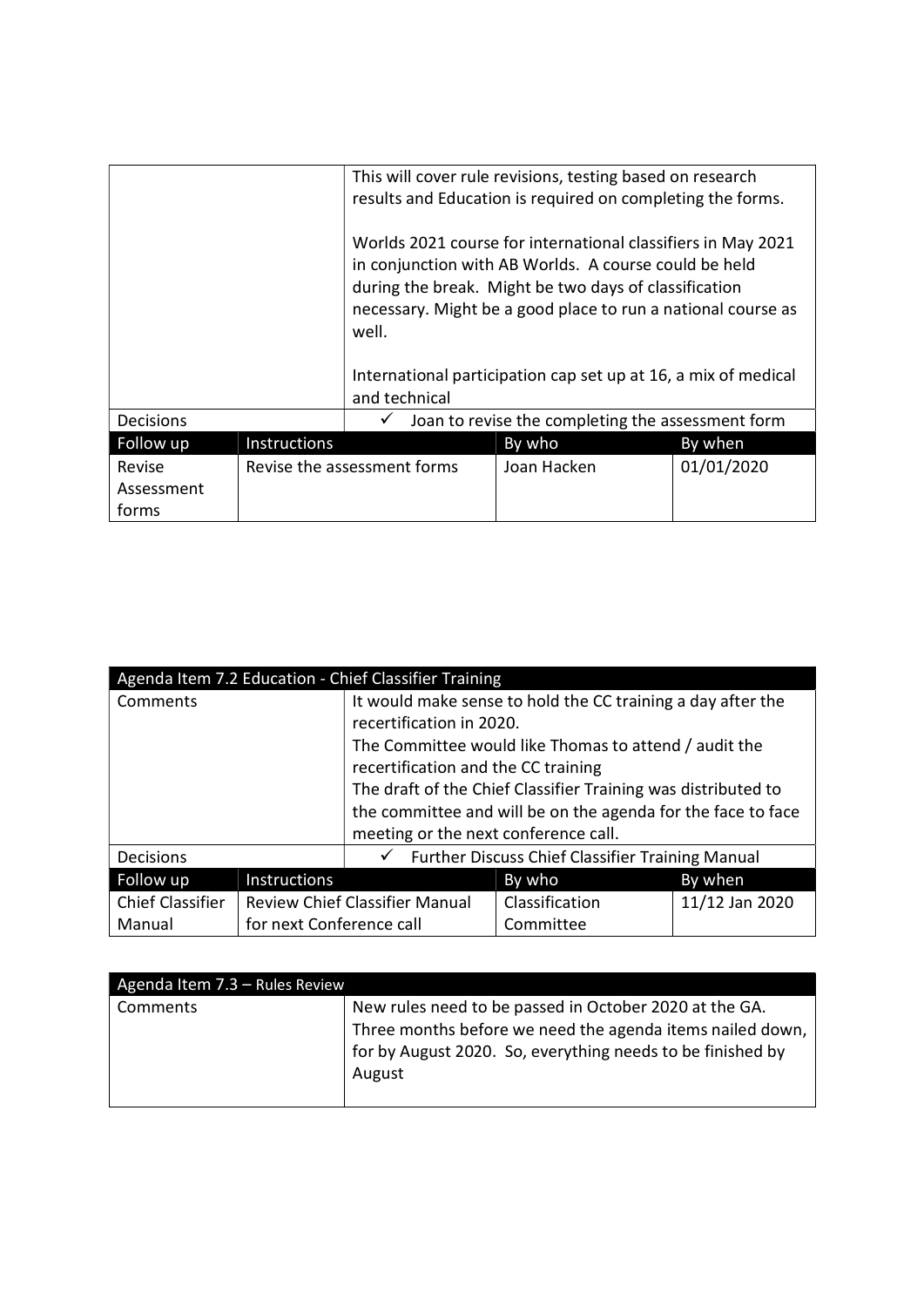| <b>Decisions</b> |                               |  | Focus of the face to face meeting on K classes. In<br>2021 the focus will become the P classes |             |  |
|------------------|-------------------------------|--|------------------------------------------------------------------------------------------------|-------------|--|
| Follow up        | <b>Instructions</b>           |  | By who                                                                                         | By when     |  |
| New Rules        | Agenda and new rules reviewed |  | Classification                                                                                 | August 2020 |  |
|                  | by August 2020                |  | Committee                                                                                      |             |  |

| Agenda Item 7.4 Policy review |                                                                                                                                                                                                                                             |
|-------------------------------|---------------------------------------------------------------------------------------------------------------------------------------------------------------------------------------------------------------------------------------------|
| Comments                      | Fluctuating and degenerative impairments the policy proposal was<br>circulated, and the committee is in agreement.                                                                                                                          |
|                               | We do need to look at the inclusion of certain impairment groups<br>and health conditions in the K classes: Brachial Plexus,<br>Osteogenesis imperfecta, Friederichs ataxia, MS. Are all<br>considered to be more appropriate for P classes |

| Agenda Item 7.5 Meeting Schedule   |                                                           |                                      |                                                                                                                                              |               |
|------------------------------------|-----------------------------------------------------------|--------------------------------------|----------------------------------------------------------------------------------------------------------------------------------------------|---------------|
| Comments                           |                                                           |                                      | Next conference call meeting 11/12 of January same times.<br>Beginning of February for face to face meeting. This will                       |               |
|                                    |                                                           | include the research group           |                                                                                                                                              |               |
| Decisions                          |                                                           | $\checkmark$                         | Para Taekwondo Classification Committee<br>Conference Call on 11/12 January 2020<br>$\checkmark$ February 2020 schedule Face to Face Meeting |               |
| Follow up                          | Instructions                                              |                                      | By who                                                                                                                                       | By when       |
| 3 <sup>rd</sup> Conference<br>Call | Set up conference call on<br>bluejeans for 11/12 Jan 2020 |                                      | <b>Thomas Page</b>                                                                                                                           | 15/11/2019    |
| Face to Face<br>Meeting            |                                                           | <b>Schedule Face to Face Meeting</b> | <b>Thomas Page</b>                                                                                                                           | December 2019 |

| Agenda Item 7.6 Other competent business |                                                                                                                                                                                                                                                                                      |  |
|------------------------------------------|--------------------------------------------------------------------------------------------------------------------------------------------------------------------------------------------------------------------------------------------------------------------------------------|--|
| Comments                                 | Conflict of interest / perception of bias of technical classifiers<br>Seeing athletes, you have seen nationally is a conflict,<br>coaching a national team is also a conflict with perceived<br>bias. This needs to be reflected clearly in the Administration<br>of Classification. |  |
|                                          | Brachial Plexus and PROM - we need to add a statement on<br>this to the classifiers - the arms need to be so limited and<br>that the arm length is decreased. If we measure strength                                                                                                 |  |